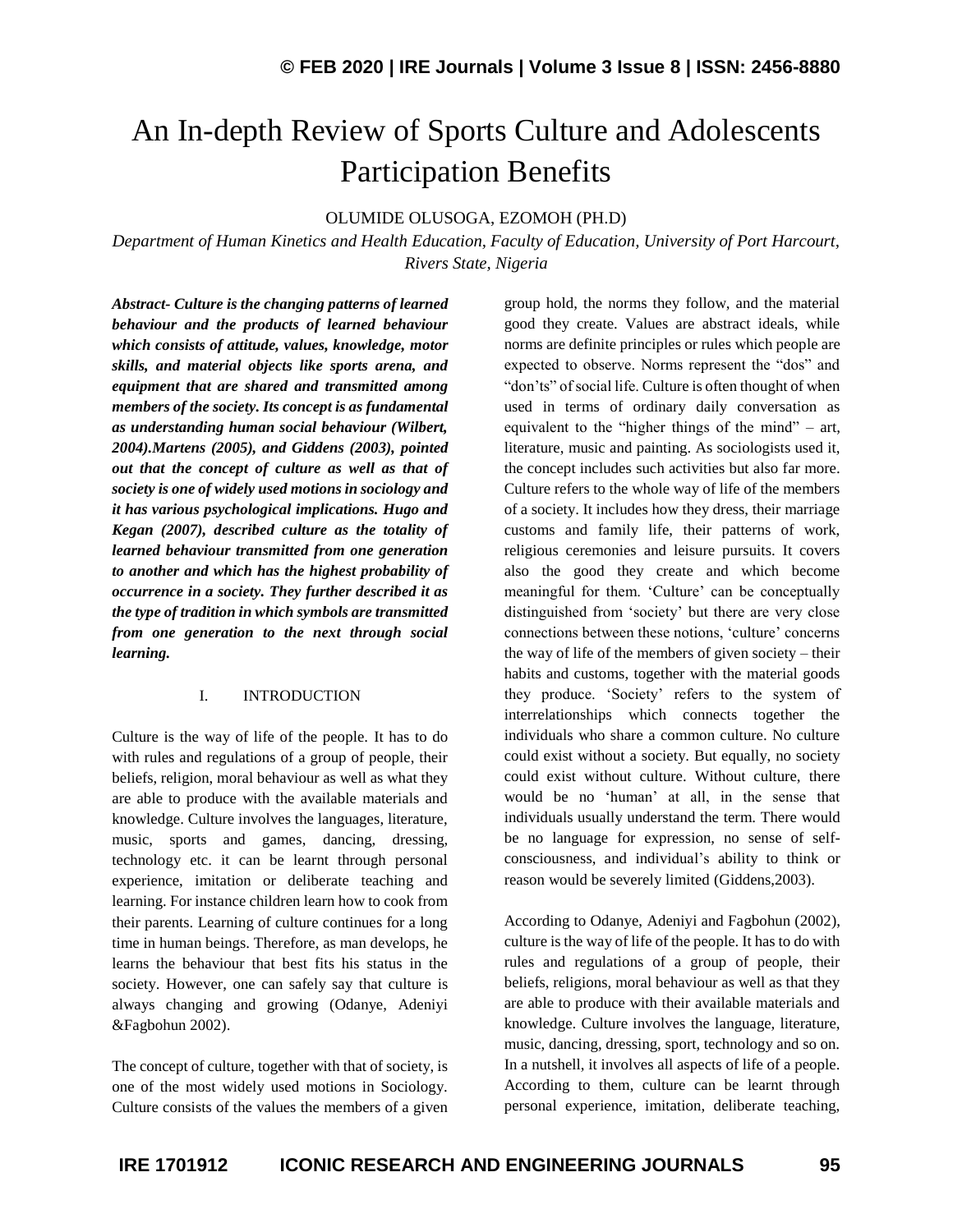etc. learning of culture continues for a long time in human beings. As man develops, he learns the behaviour that fits his status in society.

## II. CONCEPT AND CHARACTERISTICS OF ADOLESCENCE

The term adolescence comes from the Latin verb "adolescere" which means to grow into adulthood". It begins with the onset of puberty and ends with the assumption of adult responsibilities. As one philosopher remarked, adolescence begins in biology and ends in culture. Because societies vary in when individuals are considered sufficiently skilled and mature to take on adult responsibilities, the period called adolescence varies in length. It may be brief, as it is in some simpler societies, or relatively prolonged in some other relatively complex societies. Despite such variations, one aspect of adolescence is universal and separates it from earlier stages of development; the physical and physiological changes of puberty that mark its beginning (Kiel, 2007).

The term puberty refers to the first phase of adolescence, in which sexual maturation becomes evident; puberty begins with the hormonal increase and their manifestations, such as; gradual enlargement of the ovaries in females and testicular cell growth in males. But because these changes are not outwardly observable, the onset of puberty is often measured by such events as the emergence of pubic hair, the beginning of the elevation of the breasts in girls, and an increase in the size of the penis and testes in boys. Sexual maturation is accompanied by a "growth spurt" in height and weight that usually lasts about four years. Adolescence has traditionally been considered a more difficult developmental period than middle childhood, both for children and for their parents. It is a time of physical, cognitive, and emotional changes that move children into adulthood. These changes are often positive and pleasurable, but there are awkward movements and difficult passages as well (Kiel, 2007). Psychologists have sometimes concurred with this view of adolescence. For instance, G. Stanley Hall, founder of the American Psychological Association (APA) and originator of the scientific study of adolescence, viewed adolescence as a period of "storm and stress". Sigmund Freud and his daughter, Anna Freud, spoke of adolescence as a period during which conflicts of the oral, anal and phallic stages of development are revisited, following the relative peace of middle childhood, which they called the latency stage. Empirical investigations of typical adolescence suggest, however, that the extent of adolescent turmoil during this period has been greatly exaggerated. A better conception of adolescents may be as challenging and sometimes difficult stage of life, during which several major life transactions occur. Adolescence is, above all, a period of change. The child turning into an adolescent undergoes dramatic physical, sexual, cognitive and emotional transformations. In addition, there are changes in the social demands made by parents, peers, teachers, and society itself. Adolescence, according to Derek (2013) is the period of life between childhood and maturity, which biologically extends from the age of 10 to the age of 19. Adolescence is really the period of marked and rapid changes in all aspects of personality; psychological, physiological and social aspects of human personality. An individual who does not get to the stages of adolescence cannot be called an adult (Steinberg, 2000).

Adolescence period is the one that begins when an individual attains sexual maturity until that individual is independent of adult authority. It is the period of transition from childhood to adulthood. When seen from the perspective of the life span, adolescence appears as the time when the wave/struggle of life reaches its highest peak. The adolescent's life is or might be full of opportunities to enter into new experiences, to explore new relationships, to feel new resources of inner strength and ability (Adams, 2006).Adedipe (2017), describes adolescence period as being a disturbing stage of life. He sees it as a period where there are conflicts with the individuals and between him and the adult world. At one movement, he has the wish to be independent and to establish himself as an adult and at another time he has the wish to retail all privileges of adulthood. Adolescence period is a stormy and stressful period to both the parents and the adolescents.

Summarily, adolescence can be defined as the period of:

- (i) Chronological age;
- (ii) Physiological changes;
- (iii) Socio cultural phenomenon;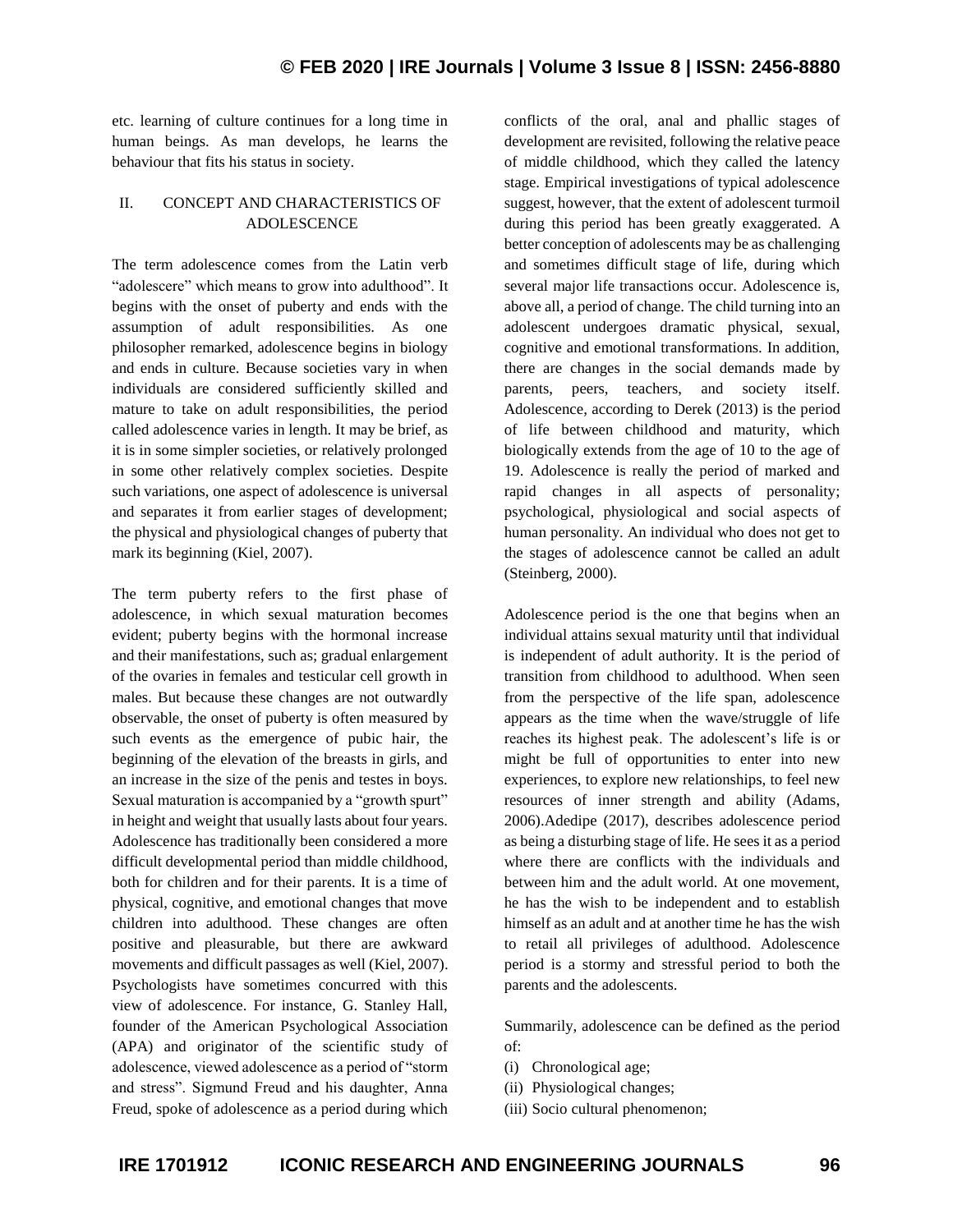- (iv) Cognitive development;
- (v) Decision-making;
- (vi) Rapid and profound changes;
- (vii)A state of mind or a combination of these concepts.

## III. CONCEPT OF SPORTS AND SPORTS PARTICIPATION

Sports and human existence cannot be separated because movement and competition have always been part and parcel of human existence. Wilbert (2008), submitted that life itself is a struggle, that only the fittest survives. According to him, sport participation prepares one for the competitive nature of living. Uduk (2013) opined that, man moves, walks, runs, throws, sings, dances and climbs, right from the beginning of the age and human beings wherever they exist, exercise this body, probably this started with Adam when he ran from the call of God on the account of original sin.

Sport has been a part of civilized societies throughout history. In some cases, as in Greece in the fifth century B.C., sport was of central importance to the culture. At other times, as during the repressive asceticism of the middle age, sport was officially frowned at, but still enjoyed by common people in villages and towns. At the height of the Roman Empire, athletes form a strong labour union, bargaining for higher appearance fee and prices and keeping out athletes who would not support the union. Sport even flourished in varied forms in early American, despite the puritan sanctions against it. Until recently, however, few people tried to examine and analyze sport, to understand what it is, from what human motivation in springs, and what role it occupies in culture (Siedentop, 2004).

Sports participation is as old as man himself. In the Stone Age, man had to strive hard for food, hunt to kill animals, farm and look for shelter. And during his adventure for daily bread, he might likely be chased by wild animals thereby forcing him to run for his dear life. Hence, the early man's participation in sporting activities was an instrument of survival (Oladimeji, 2018). Adedeji (2002) asserted that, in the olden days, most traditional societies were sport lovers in the real sense and they organized their activities in accordance with seasons, where youth or men and women were

seen displaying their skillful skills with ease and grace in sport or competitions in an indirect manner. Thus, sports participation may be viewed to have originated from various traditional activities.

Also Adedeji (2002), in another work stated that sport participation is as old as man, because in the traditional society, people engaged in various forms of play activities during their leisure time. Such activities for youth include swimming, dancing, wrestling, singing and the likes. But what is called organized sports, probably came into existence with the advent of Greek civilization, people participate in one form of physical activity or the other in different nations all over the world. However, those who participate in sports have different reasons for doing so. The early man's participation in physical activities was as an instrument for survival. Participation in sports can be described as either active or passive.

Human beings are bound to play whether organized or unorganized, competitive or non-competitive sports. In traditional African Society, men and women do engage in various forms of sports during their leisure time. In Hausa (Sokoto state) culture, such activities for adolescents include traditional boxing (Dambe), wrestling, while children take part in play activities like swimming, running, dancing and the rest. The type of sports involvement referred to here could be either active or passive. Active in the sense of actual participation, while passive refers to the spectators and the promoters of sports. Sport is a universal phenomenon that encompasses all forms of physical activities in various dimensions primarily designed for the growth of the individuals physically, mentally and socially. The history of sports dates back to the "Stone age" when man used physical activities as a means of hunting and protecting himself from wild animals (Van Dalen &Bennet,2001). They stated further that among the early people, physical activities were regarded as only useful for searching for food and survival requirements acquired through the development of strength, endurance, agility and skills needed to withstand the rigours of outdoor (Sporting) activities. Sport has played a part in the lives of people all over the world and today sport is seen not just as a mere physical activity, but a means of livelihood and a political weapon as well as unifying factors.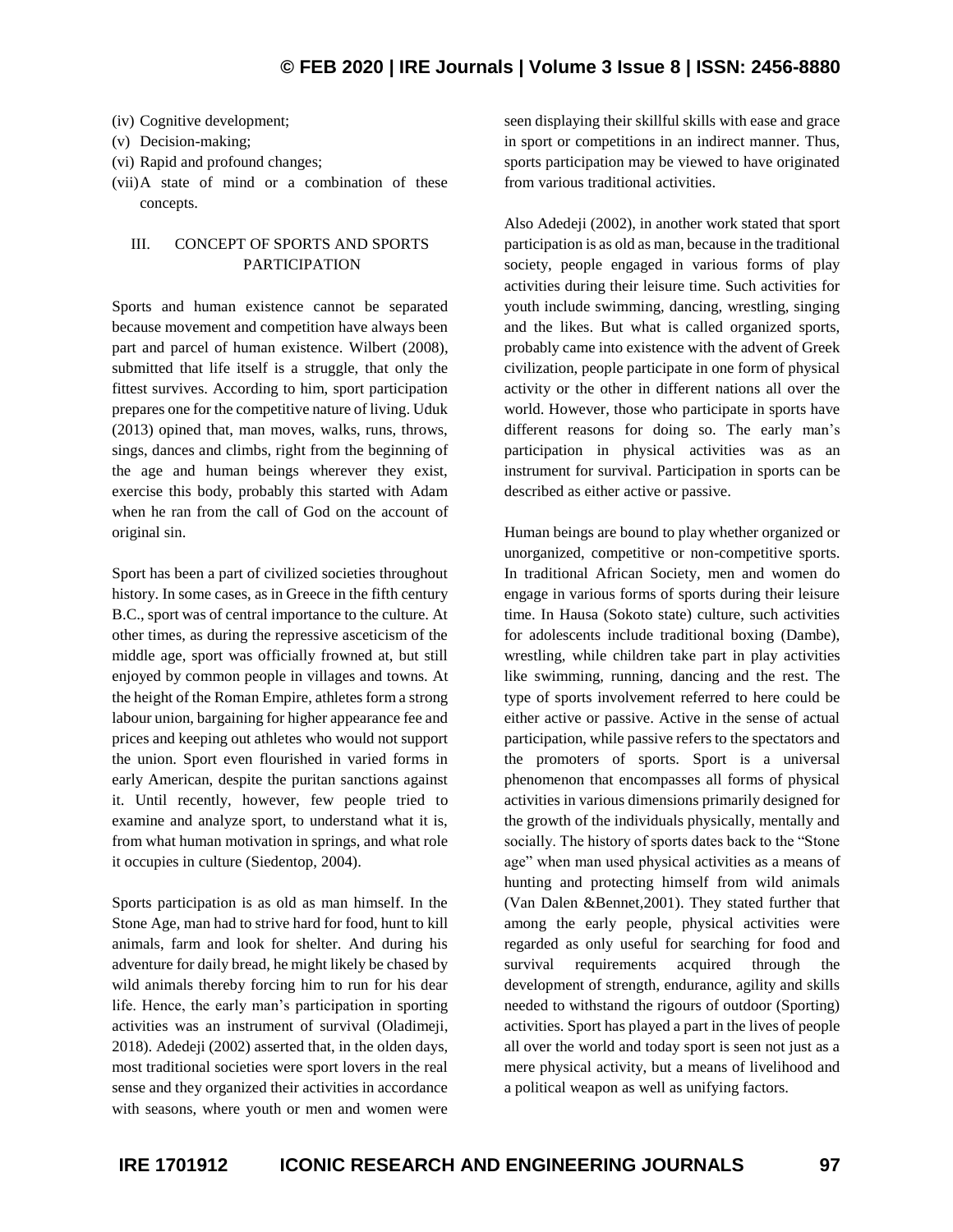Sport, according to Deford (2006) has been a vital, vibrant aspect of human life since the days of man as a hunter of game and gatherer of fruits. Today, sport bestrides man's leisure and work; and as a result of his technological advances enabling satellite – relayed live broadcast of sporting events, sport has become an instant global experience.The Hellenistic ideals of beauty and good health, which the ancient Greeks depicted in their marble sculptures and their philosophical saying "Mensa na in corporasano" meaning a sound mind in a sound body were pursued by them through sport. (Van Dalem & Bennett 2001).Eleyae (!989), viewed sports as organized and institutionalized struggle for supremacy between two or more opposing sides or against natural objects. He also considers it as an institutionalized game demanding the demonstration of physical progress. However, the Federal Government of Nigeria defined sport as a highly organized physical activity of high intensity regulated by accepted rules and regulations. According to Deford (2006) sport has been in existence in virtually every society since the beginning of humankind. Deford's work and those of Ladani (2019) and Margolis (2000), revealed that the universality of sport in all societies prior to recorded history, is evident in archaeological findings and in the persistence of indigenous or traditional sports among ethnic groups on the continents of the world. Fadoju (2003), regarded sports as activities involving the use of vigorous physical skills by individuals who are motivated by the intrinsic rewards gained through participation, sports according to him is one area of endeavour that cuts across various barriers such as age, sex, race, creed, economic status among others. But one salient point is that those who participate in sports do so because of the expected gains or reward, whether intrinsic or extrinsic. This means that rewards expected by people could be good health, enjoyment, fun, (intrinsic) or money, scholarship, promotion, etc. (external).

Loy (2016); and Nixon and Jewett (2016) agreed that sport is such a pervasive social phenomenon introduced on all aspects of daily life. From the definition of sport, it is an integral part of the society through which useful values and aspirations of the society are passed from generations to generations; sport in many ways contributes immensely to socializing young ones, even at the remotest parts of the country into major cultural, social and behavioural pattern of the society in which they live. Sporting activities have been from immemorial and are still as old as man himself and are part of life in our contemporary society. Human beings both young and old have been involved in sporting activities either as organized sports or unorganized sport.

Generally, sport is not a concept which is precisely defined, as the concept of sports and games are mostly used interchangeably. Sport can be regarded as an institution and social system with far reaching effects for human beings in many social contexts, such as; sociological, psychological, political, economic and to mention just a few. According to Bucher (2019), sport again is an institutionalized competitive activity which involves strenuous exertion or put differently, the use of relatively complex physical skills by the individual whose participation may be motivated. Asit is thus regarded as a social institution that faithfully teaches and reinforces societal values, thereby contributing to socializing athletes into major cultural, social and behavioural patterns of the society.

According to Grimes (2001), the idea of organized sports came into existence with the advent of Greek civilization. Since then organized sports were seen by some as personal contests in which individuals compete against individuals, while others view them as political contests in which the honour of one nation is pitched against that of another. He stated further that, the nationalistic attitude has long been with sports, since the ancient Olympics, even when Baron Pierre de Couberton reviewed modern Olympics, he did it with the aim of re-invigorating the youth of France. Hitler saw the Berlin games as a test of the power of the German Youth and Nazism. United States and Soviet Union maintain that these games serve as a test of their respective political systems. Developing countries sought nationalistic benefits from participating in international contests. In the seventeenth century, sports and games were frequently used interchangeably, although the former has more general sense of divertissement pastime about it and the latter had closer connotation to gaining the gambling. Nevertheless, many writers have rationalized the concept of sports in their attempt to define and explain it (Coakley, 2019; Kenyon, 2018; Loy, 2018; &Hurzinga, 2015).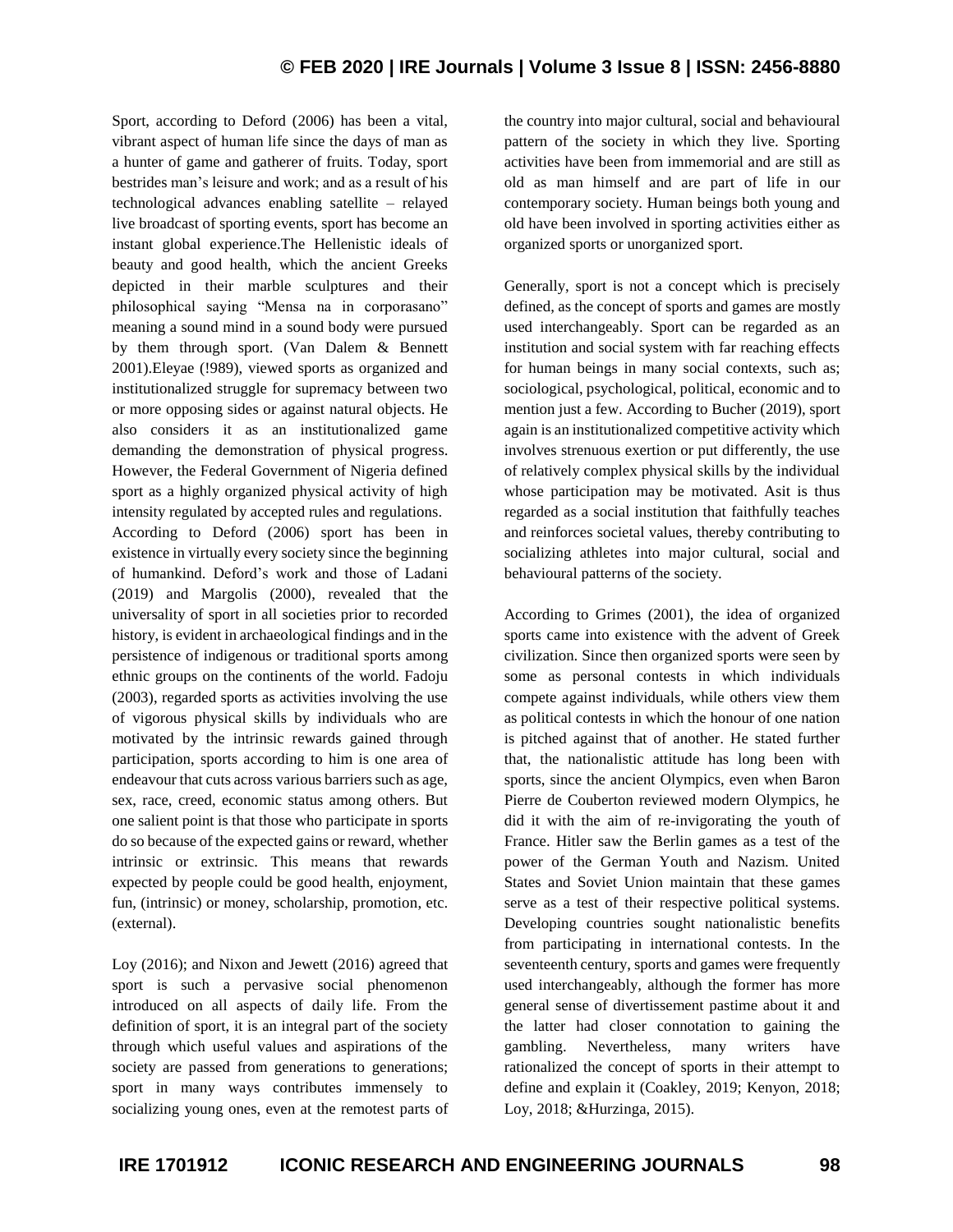To synthesize all definitions and explanations, Eitzen and sage (2008), defined sports as any physical activity that is competitive in nature and is guided by rules. Coakley (2019), expanded and elaborated more, he said in his explanation that such activities must be institutionalized, imploring complex physical skills by the participants, hence his participation is motivated by intrinsic and external rewards. Goldstein (2009) claimed that sports should be embedded with two theories, if they are to maintain their elements, the recreational theory which allows for people to restore and rejuvenate their energies to work and deal with life by playing; while in the diversion theory, sport participation is an escape from work and other tedium of life. The conceptualization that deals with sports in a psychological dimension is that which concern sports as leisure; Cheek and Burch (2006) stressed that leisure is omni-present, i.e. present in all human behaviour, bursting forth variously in work and other occasions, leisure being a state experienced by an individual in which all necessity is absent. Sports participation in this context connotes involvement or active participation in sports. Sports participation is as old as humanity and as far back as the Anthropologist can go in man's history; there is evidence of sports participation.

Participation in sports is believed to depend to a large extent on various biological, psychological and cultural antecedents (Carlett & Mokgwathi, 2016). Many researchers hold the opinion that success in sports does not limit itself to performance alone, but also to the general life style of a people. Indeed, sports and games are a touchstone for understanding how people work, live, think, and may also serve as a barometer for depicting how a nation/society progresses in civilization (Coakley 2019); Cozens and Stempg (2006). This concept has been clearly proven by the dominance of the two World's super-powers, United States of America and U.S.S.R., in modern Olympic games and other international competitions. Many analyses have shown that the fun of sports is becoming less important than its seriousness. According to Coakley (2019), sports are viewed as becoming more serious than fun. He stressed that participation in sports is no longer a matter of personal interest, but rather, a venture that serves the goal of either creating products or meeting other goals, political inclusive.

# IV. DIMENSIONS OF SPORTS PARTICIPATION

Participation in sport all over the world has taken a new dimension and those who are involved in it have different motives. The motive of the early man was for survival. But today, participation in sports and physical activities are used not only for survival, which is mainly biological in nature, but for motives such as; social, psychological, financial, intellectual, moral and spiritual (Eboh, 2014). Participation in sports is in two dimensions; the competitive and recreational. According to Kane (2015), competition is any situation in which two or more individuals struggle for the complete or large share of a particular goal and in which the success of their performances is relative to each other. Church (2018) opined that, competitive sport apart from tactical and technical proficiency demands a strong fighting spirit in order of succeed. Competitive sport is a double-edged sword inculcating higher values on one hand and nurturing ruthless drive on the other (Singer, 2017). According to Wankel (2006), participation in competitive sport is directly related to one's skill acquisition, interest and motivation among other factors, for example, Gould, Horn and Weiss (2014), confirmed that children cite multiple reasons for participation in competitive basketball game. Such reasons as; focusing primarily on improving skills, having fun, being with friends, enjoying excitement, experiencing success and developing physical fitness.

# V. SPORTS PARTICIPATION MOTIVES AMONG ADOLESCENTS

Participation in organized sports programme and physical activity is often viewed as a means to promote health during successive phases of the life cycle. Napranic (2014), posited that physical exercise is a vital factor for the preservation, strengthening and improving of health. He stated further that health and social security budges can create substantial safety, if people take up or participate in sport and that intensive physical activities, it plays preventive roles in the incidence of disease. Exercise is often used in clinical medicine for diagnostic, preventive and therapeutic purposes, and that participation in exercise/sport helps to reduce risk factors that are associated with coronary heart diseases. According to Eboh (2014), the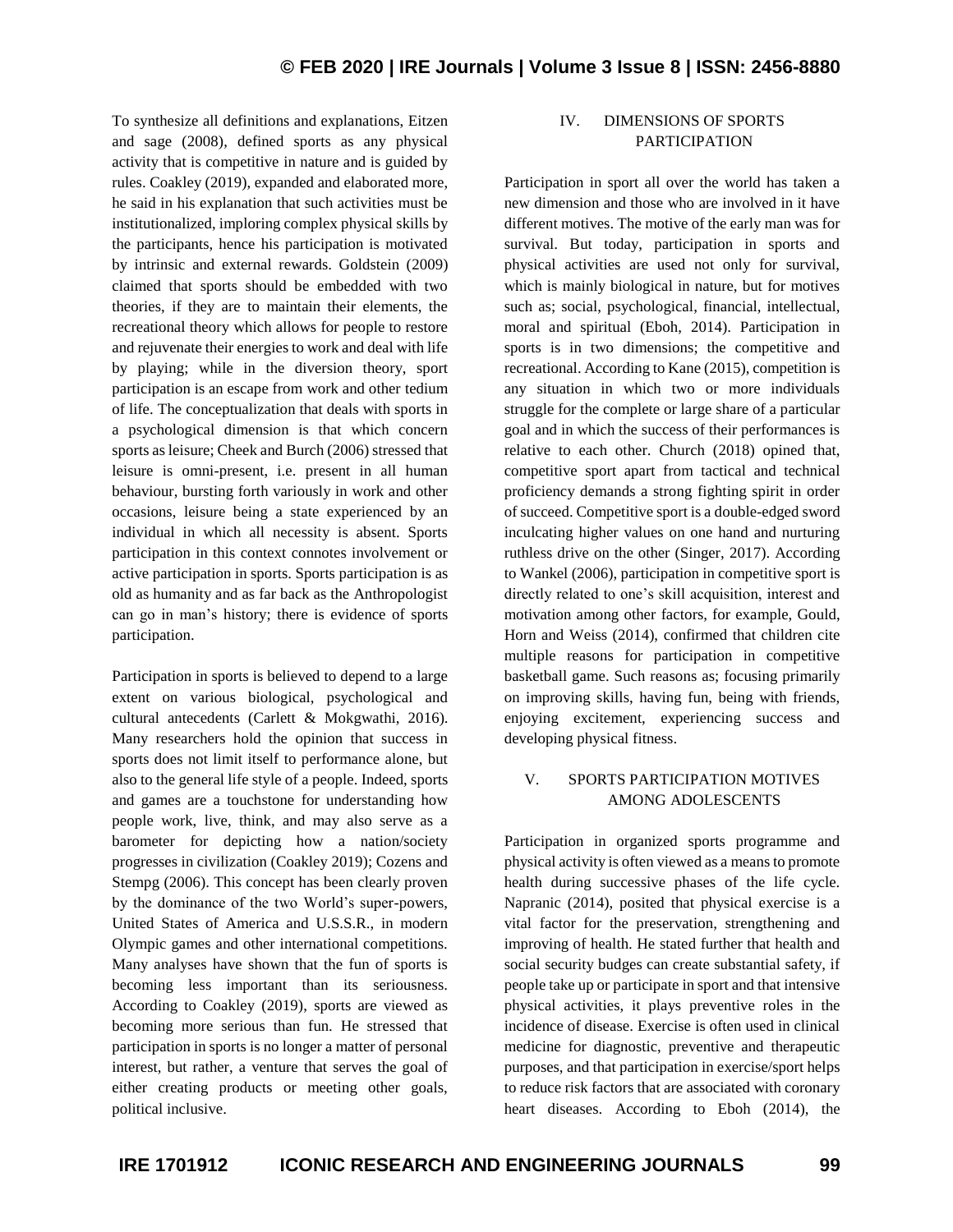beneficial effect of regular participation in physical activities and sport programmes on health, have been documented.

Carron (2004), corroborated this by reporting that, active population maintain better health than sedentary populations, while the health of inactive population improved with regular physical activities. The conviction that health is linked with physical, mental and emotional activities goes back to antiquity. Ogunniyi (2012), revealed that even the World's Empire Builders like the Romans, Greeks, Great Britain, China, Russia, the United States of America used sports and cultural activities, and are still using them, to develop the nations socially, politically, psychologically and physiologically. He advanced further that a nation that ignores the components of sports and cultural activities to improve the health of her citizens might spell her doom. Some countries are also highly respected because of their performance in sports. Adolescents are always proud of their country anytime they won in any sports competition and sports participation can be used to gain peoples' support during politics, as the more the victories in sports, the more the fame or popularity. Sports participation is an avenue for teams and individuals to show supremacy and superiority over others. It could also serve as an instrument of national unity and world peace.

Sport participation is a pervasive human activity such that ignoring it is to overlook one of the most important aspects of contemporary Nigerian society. It is a social phenomenon, which extends into education, politics, economy, art, the mass media and even international diplomatic relations. Nowadays, involvement in sport, either directly as a participant or indirectly as a spectator, is almost considered a public duty by many people all over the world. Sport participation is very visible in the politics of many nations; politicians realize the pervasiveness of sport participation and make every effort to use it for political gains. Presidents and Heads of States are well aware of the political potential of big-time sports participation, and this is why they never miss any opportunity to publicly associate themselves with sports. The linking of politics to sport extends beyond the local, state and national levels into international affairs. Politicians from local to national levels

capitalize as much as possible on sports for selfpolitical promotion (Adesanya, 2001).

#### SUMMARY

This study reviewed the participation motives of sports culture among adolescents. Sports participation was revealed to be a provider of opportunities for the adolescents irrespective of their different socioeconomic backgrounds to become friends and play together. It creates avenues for them to meet old friends, make new ones and it also creates avenues to meet and discuss issues as well as exchange ideas with other adolescents. Sports participation was also discovered to be a good way of making adolescents of a country to work and play together irrespective of their religious, tribal, state, geo-political region, province or ethnic group's affiliations.

From this review, it was discovered that good character can be developed through sports participation and that sports promote the spirit of give and take, such as; kindness, generousity and cooperation. Sports participation was also discovered to be a moulder of character, as it can make participants to be self-disciplined by having respect for rules and regulations. The feelings of self-worth, self-concept and self-esteem can also be achieved through sports participation. It was also reviewed that adolescents through sports participation feel recognised and respected in the society. They think well about themselves and feel real good after participating in sports.

Through the revelation from this review, it was discovered that sports participation helps to relief anger and worries. Sports participation also helps to improve one's thinking skills, to promote mental health, and to relieve or reduce mental disturbance as well as making adolescents fast thinkers. Sports participants also have less time to think of doing evils. The study, also explained that sports through competitions, adolescents are taught on how to put extra efforts into whatever they do, as it gives them the spirit of determination to be successful. Sports participation also teaches them tolerance, obedience, loyalty, peace and fair-play. It was also reviewed that through participation in sports, adolescents can easily learn that life and sports competitions are synonymous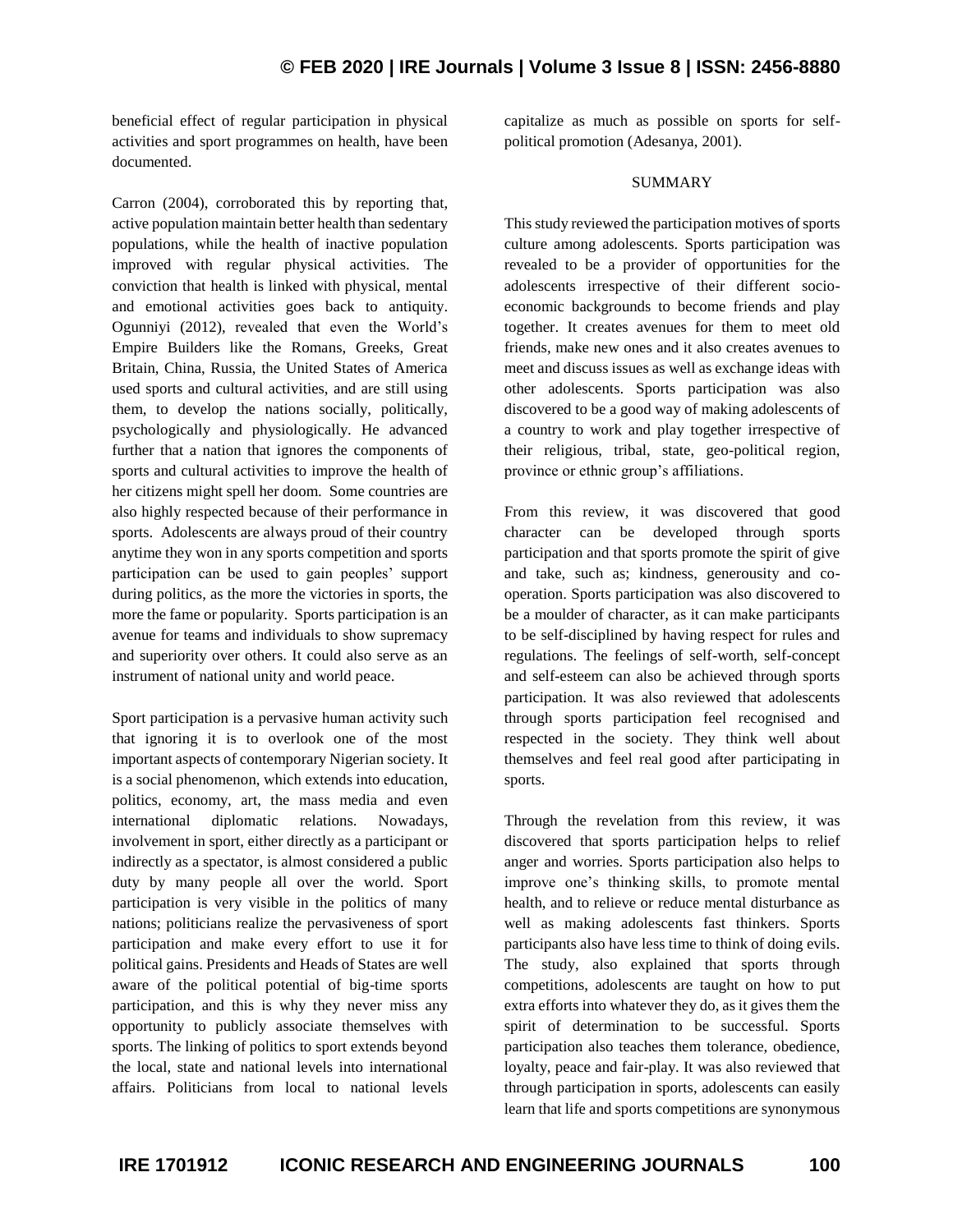in nature, as life is a struggle (survival of the fittest), so also is sports competition. Participation in sports prepares one to be able to cope with the successes and failures in life and in sports competitions. And finally, through sports participation, adolescents learn how to make good use of their body, how to become good citizens of their country and also learn how to be physically, socially, mentally and emotionally stable.

#### RECOMMENDATIONS

Based upon the critical review of the literature on sports culture and adolescents' participation motives, it is therefore recommended that;

- 1. Adolescents should be educated on the values and the need to participate in sports. This will to a large extent enable the adolescents to know the values of sports participation, hence will spur them to participation.
- 2. Parents should always be approachable, lenient, sincere, fair and firm when dealing with their children or wards on sports participation issues. This will enable the adolescents to know that their parents approve of their participation in sports and as such will make them for feel free to participate in sports.
- 3. Corporate bodies should endeavour to sponsor sports programmes. This will not only provide opportunities for adolescents to participate in sports but it will help in advertising their business, as well as help them in keeping the adolescents busy and as such reduce the rate of crimes, juvenile delinquencies and also enable them to make a wise use of their free time through their involvement in the sponsored, wholesome and worthwhile sports programmes.
- 4. Government, individuals (Philanthropists), Private or Corporate bodies should help in the provision of various sports facilities and equipment to the adolescents, through construction and rehabilitation of sports facilities in schools, recreation centres and stadia for easy accessibility for the adolescents.
- 5. Sports Administrators should be interested in the development of sports by finding means to promote it, rather than working towards its downfall. Such means as, looking out for philanthropists like private, corporate or

government bodies to sponsor their sports programmes.

6. Sports Administrators should organise sports programmes regularly and ensure that the competitions they organise are genuinely for the promotion of sports, rather than for making money. They should also make sure that funds meant for sports programmes are not diverted to another programme or misappropriated.

#### REFERENCES

- [1] Adams, B. D. (2006). Socialization into & through sport involvement.In G. L. Ueschen& G. Sage (Eds).Handbook Social Science of Sport. Champaign: IL Stipes.
- [2] Adedipe, J. A. (2017). Sports in cultural perspective of a nation (Unpublished Manuscript).
- [3] Adedeji, J.A. (2002). Cross-cultural study of women participation in sports.AAPHERD publication.
- [4] Adesanya, O.A. (2001). Some basic consideration for Nigerian University in provision and management of sports facilities. Journal of Nigeria Academy of Sports Administration I (1) 19-25.
- [5] Adesanya, O.A. (2013) Improvisations as a major solution to the problem of lack of physical education and sports equipment in schools.Lagos; EP Floridec.
- [6] Ajayi, M.A., Ogundele, B.O. &Hamafyelto, S.S. (2000) Perceived retirement phobia as a function of education and marital status of professional athletes.Proceedings of the ICHPER S.D. African Regional Conference.
- [7] Amusa, L.O. & Onyewadume, I.U. (2018), The effects of a recreational fitness programme on the physical–psychological characteristics of working class adults. In Ajala, J.A. (Ed.) Recreation education for health and national challenges: Lagos: Toklass.
- [8] Andah, B.W. (2006). Developing sports in modern Nigeria.An overview of problems and prospects.In C.O. Udoh, A.S. Sohi and J.A Ajala (Eds) Organization of sports in Nigeria University. Proceedings of Guinness NUGA '86 Sports Clinic. Ibadan; University.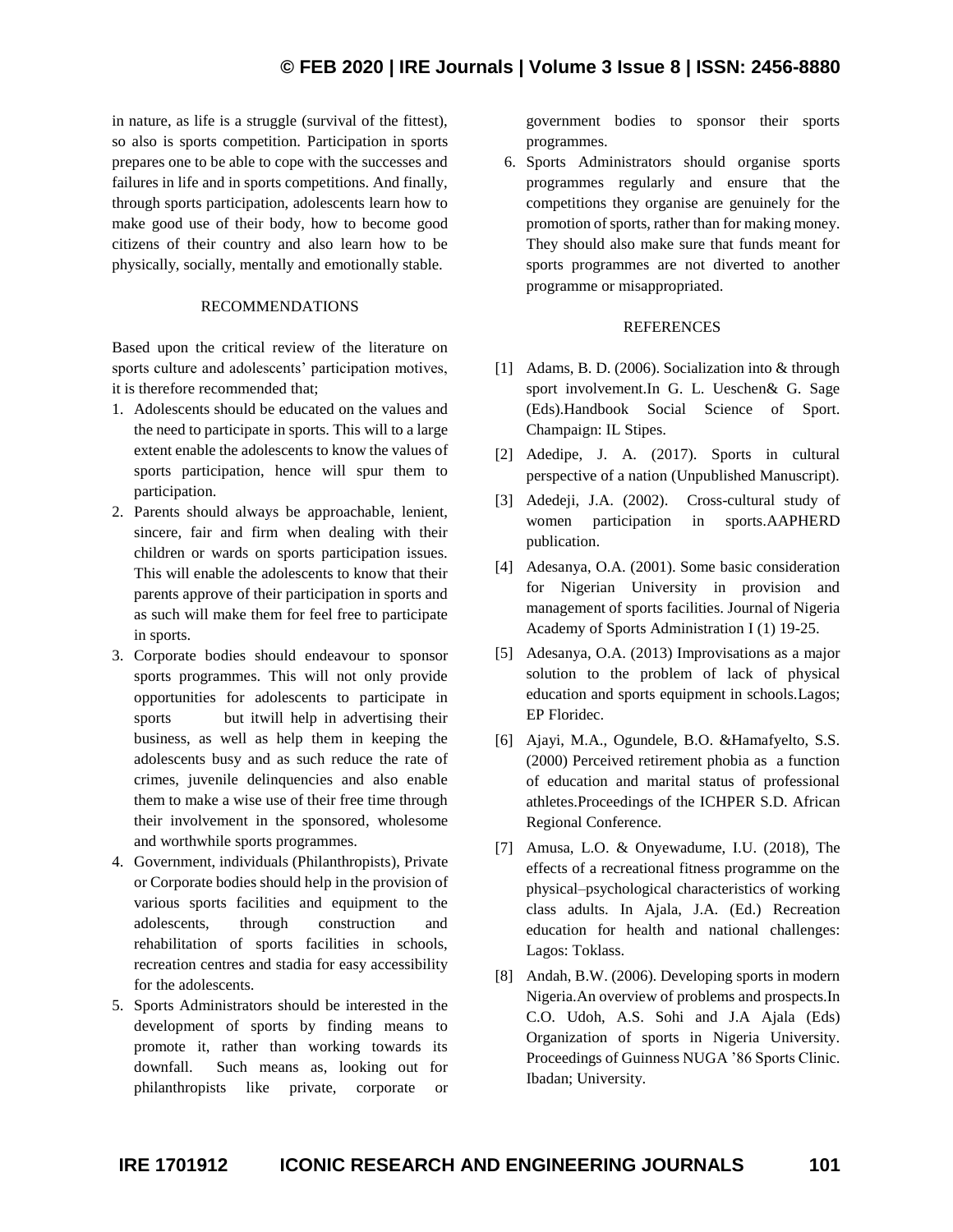- [9] Atlshul, R.B. (2001). Psychological behaviour in sports.Philadephia; W.B. Saunders.
- [10] Athshul, V. A. (2001), Should we advise our patients to run? In M. H. Sack, & M. L. Sachs, (eds) Psychology of running. Champaign; III, Human Kinetics.
- [11] Atolagbe, A. (2017). Motivational orientations in sport. In T. S. Horn (ed) Advances in sport psychology: Champaign; IL Human Kinetics.
- [12] Awosika, B.Y. (2000) National sports festival.21st century and sports development in Nigeria. Abuja: Federal Ministry of Sports and Social Development.  $1.55 - 63$ .
- [13] Bhuvanendra, T.A. (2018). Human rights in the realm of sport.Olympic Review, 26 (24) 15-25.
- [14] Bucher, C. A. (2019) Administration of physical education and athletics programmes $(10<sup>th</sup>$ ed.). St. Louis: C. V. Mosby.
- [15] Butler, C.A (2019). School administration. St. Louis Missouri: C,V Mosby.
- [16] Carlett, J.T &Mokgwathi, M.M (2016) "Play game and sport preference of Tswana children" In J.A. Mangan& R.B. Small, Sports culture and society. International historical and sociological perspective.London: E and F.M. Spom.
- [17] Carron, K. (2004). Human development. London: Boston Jones and Bartlett.
- [18] Cheek, N.H. & Burch, W.R. (2006) The social organization of leisure in human society. New York: Harper and Row.
- [19] Church, S. A. (2018) Sport and motivation: Issues and controversies. St. Louis: Mosby.
- [20] Coakley, J.J. (2019) Team cohesion and sports participation.The Sport Psychologist, 10, 12-22.
- [21] Cozens, J. W. & Stempi, G. (2006).Sport and social systems.a guide to the analysis, problems and literature Massachusetts. Addison – Wesley.
- [22] Deford, F. (2006). Let the game begin. National Geographic, 190 (1) 42-69
- [23] Descoedres, J.P. (2008). Towards peak performance in sports. American Journal of Sports Psychology. 23 (1) 62-69.
- [24] Devries, R. A. (2018) Culture, personality and socialization: an evolutionary view. in D.A.

goslin (ed), handbook of socialization theory and research. chicago rand mcnally.

- [25] Eboh, L.O., (2014). Situational motivational factors associated with athletic decision to participation in University sports. Unpublished Ph.D Thesis.University of Ibadan.
- [26] Eitzen, D. S. & Sage, G. H, (2008) Sociology of American sport (2nded.) Dubuque, l. A. Wm C. Brown.
- [27] Eleyae, A. (2019). The role of physical education in sports development with reference to Nigeria.ABUPHER Journal, 1, (2) 1-28.
- [28] Giddens, A. (2003). The constitution of society.Cambridge; Polity.
- [29] Gearheart, R. & Litton, C. (2009) Predictors of sports behaviour.Journal of Sports and Exercise Psychology.ll 390-445
- [30] Goldstein, R. N. (2009). Working class mothers ass economic providers and heads of families in Buenos Aires. Reproductive Health matters. 4. 59.
- [31] Griest, H. (2008). Sports technical possibilities in developing Countries; personal experiences. In A. Vermeer (Ed), Sports for the disabled; RESPO' 86 ICRSL Proceedings (pp 155-161). Netherlands, Uitgeverig de Vriesborch.
- [32] Grimes, A.R., (2001) A socio-economic model of national Olympic performance.In A.G. Ingham & E.F. Bloom.Career patterns and career contigencies in sports.Proceedings of 1st Regional Symposium, International Committee for Sports Psychology.Canada; University of Vancover.
- [33] Heinmark, J. &Mckinney, C. (2004). Understanding exercise and social behaviour.California; Pent-House.
- [34] Hughes, J. (2005), Sport; a social agent. Champaign; Vide.
- [35] Huizinga, G. (2015). Homoludence: A study of elements of culture: Boston: Becon.
- [36] Igbanugo, V.C. (2000). Physiological determinants of attitude performance.In Amusa, L.O. (Ed).The role of sports science and medicine in a developing nation.Nigeria Association of sports science and medicine. 67-58.
- [37] Iheanacho, S.B.C. (2001) Impact of selected sports management indices in the performance of Nigerian prisons in paramilitary sport competition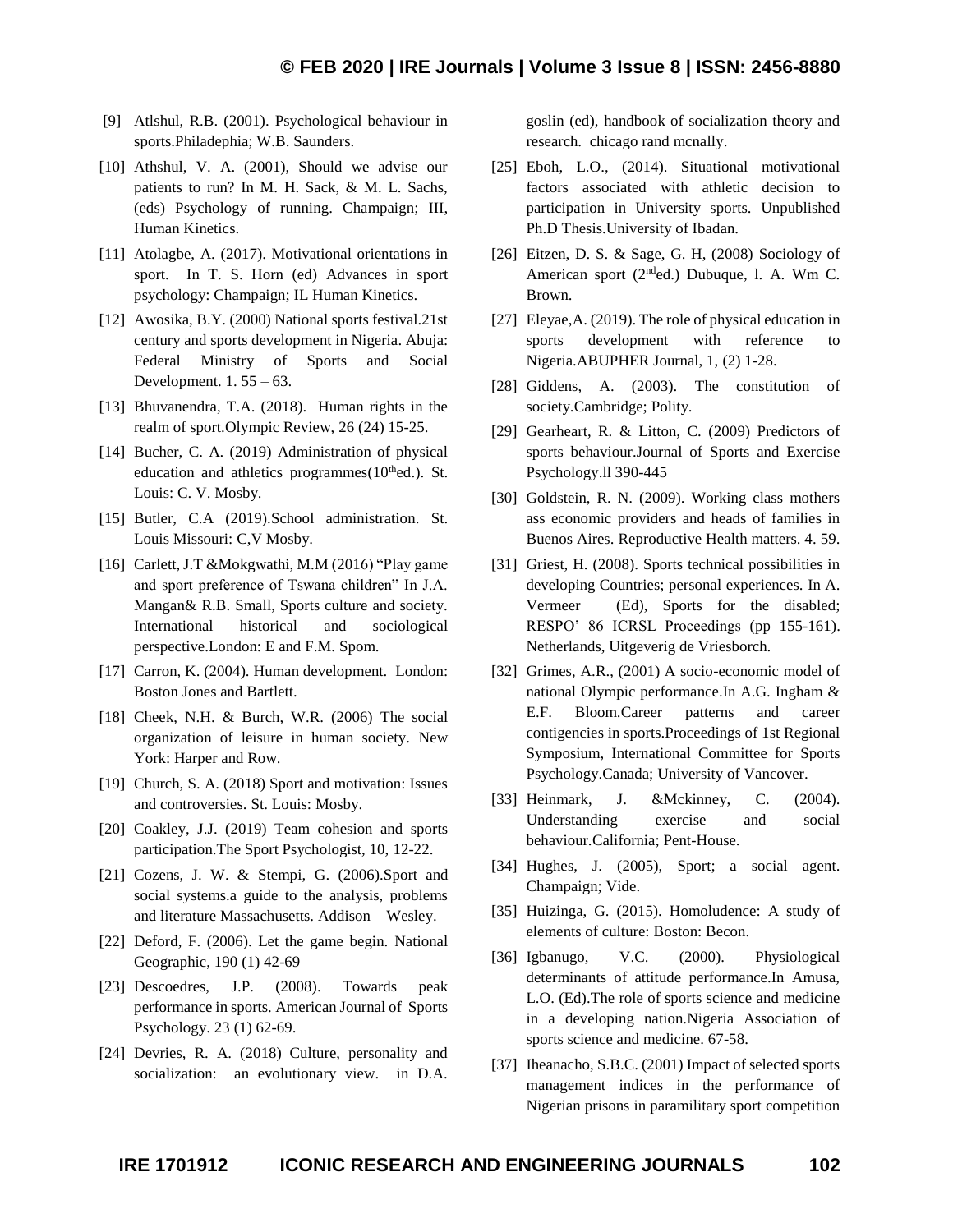in Eastern zone of Nigeria University of Ibadan. Unpublished Doctoral Dissertation.

- [38] Kane, J.E (2015). Psychological aspect of physical education and sport.Boston: Routledge and Kegan Paul.
- [39] Kenyon, G. S. (2018). An approach to the study of sport socialization.International Review of Sport Psychology 2 (19-22).
- [40] Kiel, P. (2007). Health through physical education and sports AAPHERD. 7 (3) 96-104.
- [41] Ladani, B.A. (2019) History and development of physical education and sports in Nigeria.Unpublished Manuscript.Ahmadu Bello University, Zaria.
- [42] Lloyd, K. (2013), An introduction to the teaching of physical education.Birmingham; Flush.
- [43] Loy, J. W. (2016). Sport and social systems.a guide to the analysis, problems and literature Massachusetts. Addison – Wesley.
- [44] Loy, J.W. (2018). Sports culture and society. A reader on the sociology of sports. London: The Macmillan.
- [45] Margolis, M. (2000, October 30) Sport as a celebration. Newsweek, 136 (18) 13.
- [46] Martens, R. (2005) Social psychology and physical activity.New York; Harper & Row.
- [47] Mgbor, M.O. (2014). Physical education in Nigerian schools.Past, present and the future.JONAPHER. S.D. 2 (1) 8-16
- [48] Morakinyo, E.O (2000). Sports and human rights.Olympic Review XXVI (24).
- [49] Morakinyo, E.O. (2002) The effect of government policies on Nigeria's sports development. In V. C. Igbanugo (ed.) Proceedings of the JCHPER.S.D. African Regional Conference.Ibadan: StirlingHorden.
- [50] Morton, M. (2003). State as an Infant Environment: An Analysis of mother infant behaviour as a function of sex Merrill, palmer quarterly. 18. 97 - 108.
- [51] Msheila, R. (2001). A sociology of educating London; Cassel Education.
- [52] Neale, R. & Campbell, P. (2003), Comparism of selected sports participation variables. Research Quarterly, 69,151-179.
- [53] Nepranic, P. (2014), Sports and behavioural change. Exercise BehaviourReport 2 (1) 17-23.
- [54] Nixon, J.E. & Jewett, A.E. (2016).An introduction to physical education.(9thed.) Philadelphia: W.B. Saunders College.
- [55] Obajimi, J.R. (2017), Evolving effective management of Nigerian athletes towards development in Nigeria. In National Institute for Sports. Seminar/Symposium Series on Effective Management and Marketing of Sports in Nigeria 4. 11-19.
- [56] Odanye, S.O., Adeniyi, P. &Fagbohun, A, (2017).Social studies for junior secondary schools. Oshogbo: Class.
- [57] Odejide, M. (2012).Sports as an essential ingredient to national development.Journal of Nigerian Academy of Sports Administration, 1.1.34-40.
- [58] Ogundari, J. T. (2015). Parents, child and reciprocal influence.another approach to children sport socialization. Paper Presented at Faculty of Education Seminar, ObafemiAwolowo University.
- [59] Ogunniyi, O.A. (2012). Sports roles.Ibadan: Wisdom.
- [60] Ojeme, E.O. (2018). Physical education for junior secondary schools. Benin: Osahon.
- [61] Oladimeji, 0. (2018), An overview of adolescent' reproductive health research and interventions in Nigeria. Nigeria School Health Journal 1 & 2, 4-5.
- [62] Oloyede, O.A. (2011), Inhibitions to sports development in Nigeria Colleges of Education. Journal of sports management and educational research, 1(1): 191 – 201.
- [63] Omolabi, 0. (2012). Sociology of sports: Ibadan External studiesprogrammeseries. Department of Adult Education University of Ibadan; Decaloy.
- [64] Onifade, A. 0.(2001). Role of governments in creating sports awareness.21st Century and sports development inNigeria.Abuja: Federal Ministry of Sports and Social Development. 31-35.
- [65] Proger, P (2004). Greenfield on educational administration.London; Routledge.
- [66] Schaffer, W.E. (2019).Consequences of participation in interscholarstic sports.A review and prospectus.Sports Sociology Contemporary Theme. Iowa: Kendall-Hart.